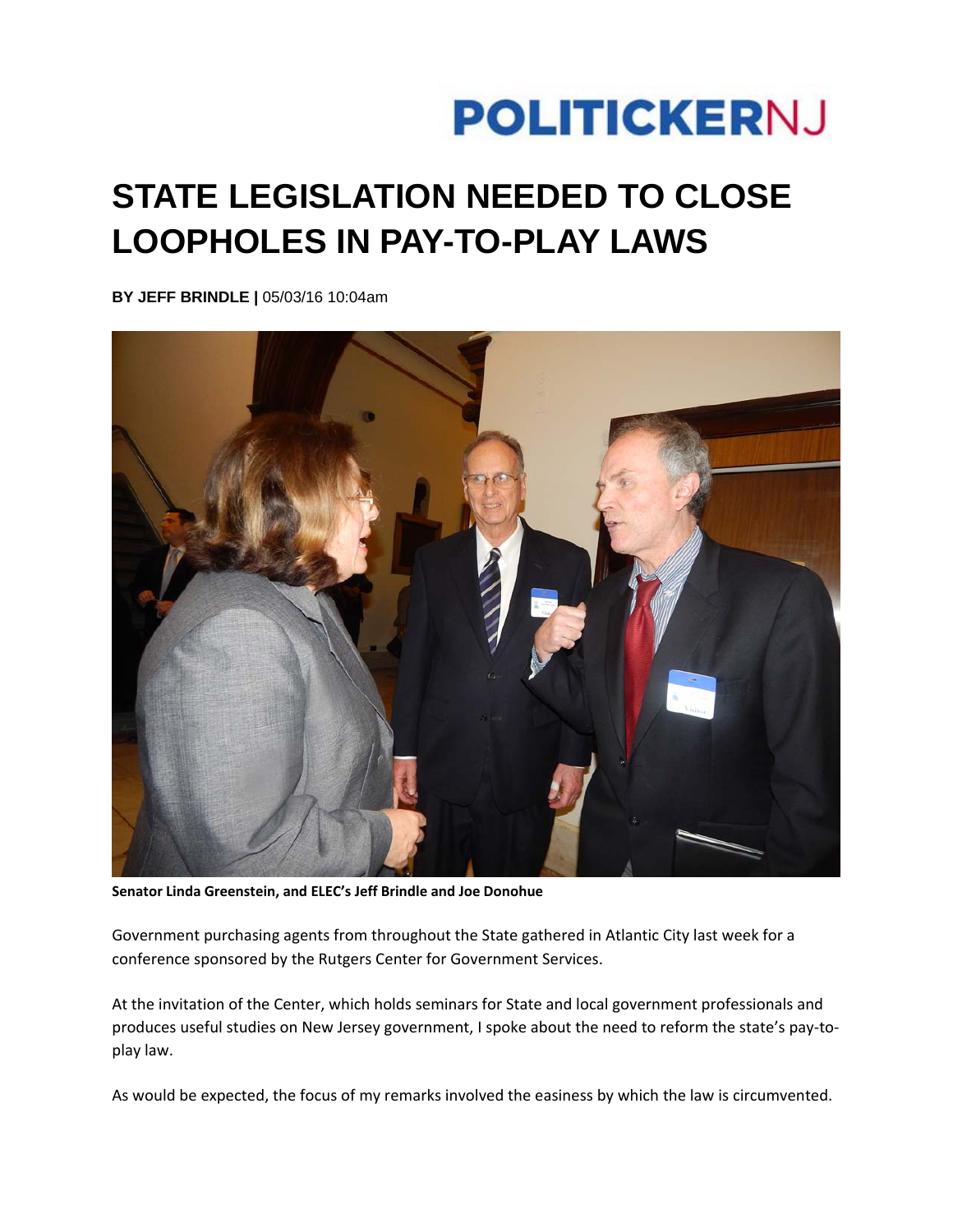One of the ways mentioned was for party operatives or friends of public officials to set up a political action committee (PAC) that would, supposedly, operate independently of candidates or parties.

Under these circumstances, public contractors, their families, associates, and employees could legally contribute up to \$7,200 each to the PAC, which would then go on to attempt to influence the outcome of the election.

All of this, of course, is perfectly legal under the existing pay‐to‐play law. Nevertheless, it is difficult to see how the officeholder or candidate in question can possibly be oblivious to the support given his or her candidacy by such a PAC, which to a significant extent is backed by contractor donations.

Ironically, a recent article by Matt Friedman of Politico NJ provides an example of how this tactic is used to effectively, but legally, get around the pay‐to‐play law.

A PAC termed "American Future Leaders," was recently established by the former campaign manager of the current Mayor of Orange. Associated with the PAC are a couple of Orange employees.

The Mayor maintains that the PAC is independent of him and his campaign for re‐election. However, the Mayor was recently honored at a fundraiser run by the PAC and the PAC shares a post office box with the Mayor's campaign account.

According to Friedman, "most of the PAC's fundraising has come from city employees and contractors."

The State's pay‐to‐play law is inordinately complicated. The State and local governments are subject to it.

However, under the law, municipalities and counties can opt out of the law by writing their own ordinances or invoking the "Fair and Open" bid advertising loophole.

Whether or not the City of Orange is under State law, its own ordinance, or invokes the "Fair and Open" loophole, it is clear that establishing this PAC is a legal way around a very porous pay‐to‐play scheme in New Jersey.

It also represents a way around the contribution limits under New Jersey's campaign finance law.

To be sure, this situation in the City of Orange isn't unique. It is just the latest example of similar activity throughout the state. It represents a prime example of how the law can be legally skirted and why it is so necessary to reform the law if anyone is to take it seriously.

The New Jersey Election Law Enforcement Commission has set forth a commonsense proposal for improving the pay‐to‐play law, which, at the same time, would contribute to a stronger political party system.

Moreover, in simplifying the law, these proposals would enhance transparency and make it easier for citizens to connect the dots between a contribution and a contract.